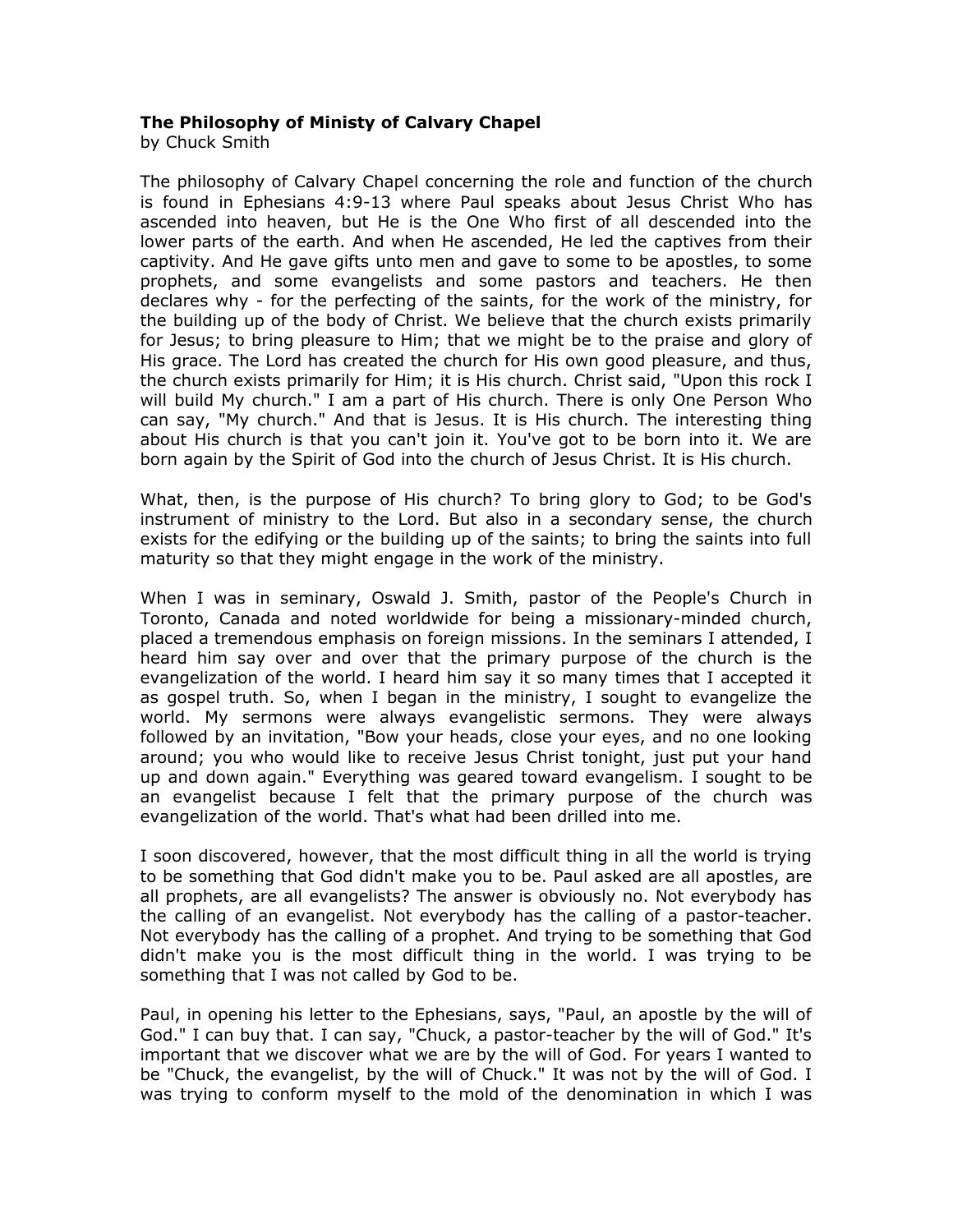serving. It was a denomination whose emphasis was on evangelism. Exhortation was held in higher regard than exposition, thus, they did not encourage the pastor-teacher role. They expected all the pastors to be evangelists, so we endeavored to be evangelists. But I was a miserable failure as an evangelist. My wife sought to help me. She saw my frustrations, and she said, "Honey, you're just not dynamic enough." She said, "Watch Billy Graham. He just doesn't stand behind the pulpit; he moves around." She said, "You're going to have to learn how to move around, be more dynamic." I tried that, and it didn't work. I was frustrated, because I was seeking to be something that God didn't make me to be.

As I started reading and studying the Word of God, I could not find the Scripture that said the primary purpose of the church is the evangelization of the world; I still can't find that Scripture. But I did find in Ephesians 4 that God has placed gifted men, apostles, evangelists, prophets, pastor-teachers for the perfecting of the saints for the work of the ministry, the building up of the body of Christ. This brought into my life a tremendous philosophical change as far as my concept of the purpose of the church was concerned. Rather than seeing the primary purpose as being the evangelization of the world, I saw that the purpose of the church was for the perfecting of the saints, making the believers strong, bringing them into maturity, feeding them, loving them, strengthening them so that they would be able to be engaged in the work of the ministry, for I realized that God has called all of us and placed us into His body and He has a plan and purpose for each of us. Paul said that the types of men listed in Ephesians 4 were for the perfecting of the saints, for the work of the ministry, the building up of the body of Christ, till we all come to the unity of the faith and the knowledge of the Son of God, unto the fully matured man, unto the measure of the stature of the fullness of Christ; that we're no longer like babes tossed to and fro with every wind of doctrine. But speaking the truth in love, may grow up into Him in all things which is the head, even Christ.

So, in changing my philosophy, I no longer preached evangelistic sermons per se, but began to teach the Word of God in a consistent way designed to produce growth within the believers.

When I first started out in the ministry, my sermons were all topical sermons centered around evangelism. I had two years of sermons, so every two years I would request the bishop for a change of church, and then I would move to a new area and preach my two years of sermons again. I did this in four communities until I finally landed in Huntington Beach, California. By this time my older daughter had started school and personally, I loved living in Huntington Beach. It was a lovely little beach community of only 6,000 people at the time, and I began to really know and like the people. But I was running out of sermons because preaching topical sermons, it is rather difficult to find the text. When you're searching through the whole Bible to find a text to preach on each week, it is difficult because the Bible's a good-sized book. Every week, though, I found myself going through, reading until some text really hit me. And of course, I had to have three sermons every week and it began to get difficult for me to find my text, especially since it had to be in the area of evangelism. Once I found a text, I was able to develop it, but finding a text was always a problem.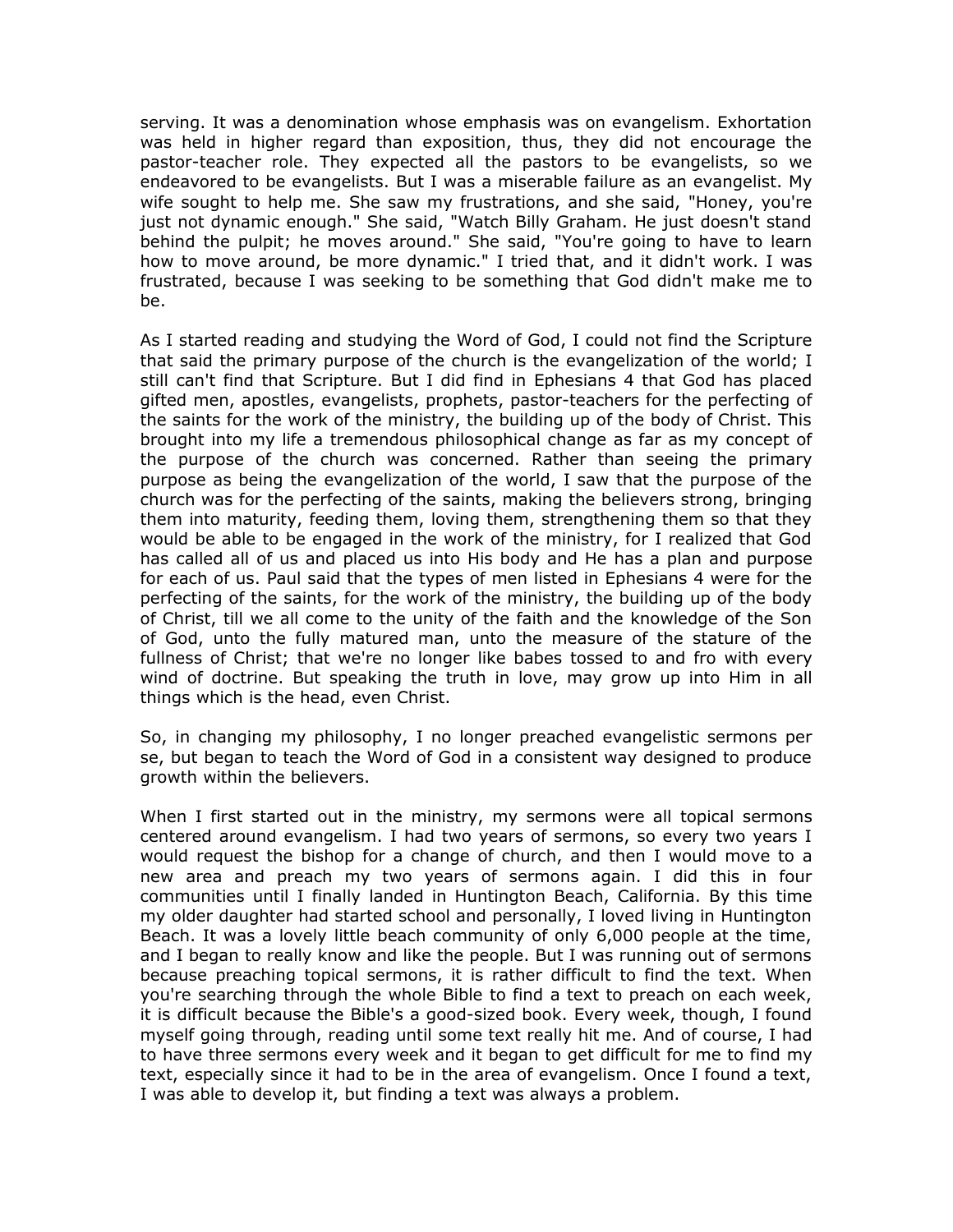I came across a book at that time called the Apostle John, by Griffith Thomas and in the middle of the book, he had outlined studies of the book of First John. I began to read his outlined studies of First John and found that they were great expository outlines of this little epistle. There were 43 outlines, and I thought, "Wow, I can spend another year here in Huntington Beach if I just teach First John." So I announced to the people on a Sunday morning, that the next Sunday we would begin a study of the First Epistle of John.

The very first thing that Griffith Thomas explained in his book is why John wrote his epistle in the first place: in chapter one he said, "And these things write we unto you that your joy may be full"; in chapter two he said, "These things we write unto you that you sin not" and in chapter five he said, "These things we have written unto you that ye may know that you have eternal life."

I announced to the people that we were going to begin a study on First John and I said, "Now, there are three reasons why John wrote this little epistle. By next Sunday I want you to be able to tell me the three reasons. When I greet you at the front door when you come to church, if I ask you three reasons why John wrote that epistle, I'm expecting you to be able to tell me." I had people calling me in the middle of the week saying, "We've read the thing through seven times and we can only find two reasons, are you sure there are three?" And I said, "I am sure there are three; keep reading." My sermon that Sunday morning was the purpose of the book. I had three points: reading the book will give you fullness of joy, freedom from sin and assurance of your salvation.

There are six places in which John points to Jesus Christ as our example. So that Sunday I said, "Now, next week I want you to find the six places where John points to Jesus Christ as our example, and the key words are as he, or even as he. Six places where he has pointed to Jesus as our example. Find them."

Again the people started reading through the book and it took them 8, 9, 10 times to find all six: if we walk in the light, as He is in the light, we have fellowship one with the other; if we say we abide in Him, then we ought also to walk even as He walked. He is our example in our walk. We ought to be walking as He walks, walking in the light as He is in the light, our example in righteousness and purity, for we are pure as He is pure, we are righteous as He is righteous. He said we should love even as He commanded us. And finally, as He is, so are we to be to this world.

The next sermon was false professions that people make. First John lists seven false professions with the key words if a man says, or if we say. I said, "Find the false professions that people are making." The congregation was reading through the book again, and the following Sunday, we dealt with the phrase "to know." How do we know what we know? I had them reading through the book again. I then started an expository study through the book. Beginning with 1:1 and going straight through the book of First John, I spent a whole year in the book.

The interesting thing was that in a year's time, the church had doubled in attendance. I had not given invitations in every service to accept Christ, but we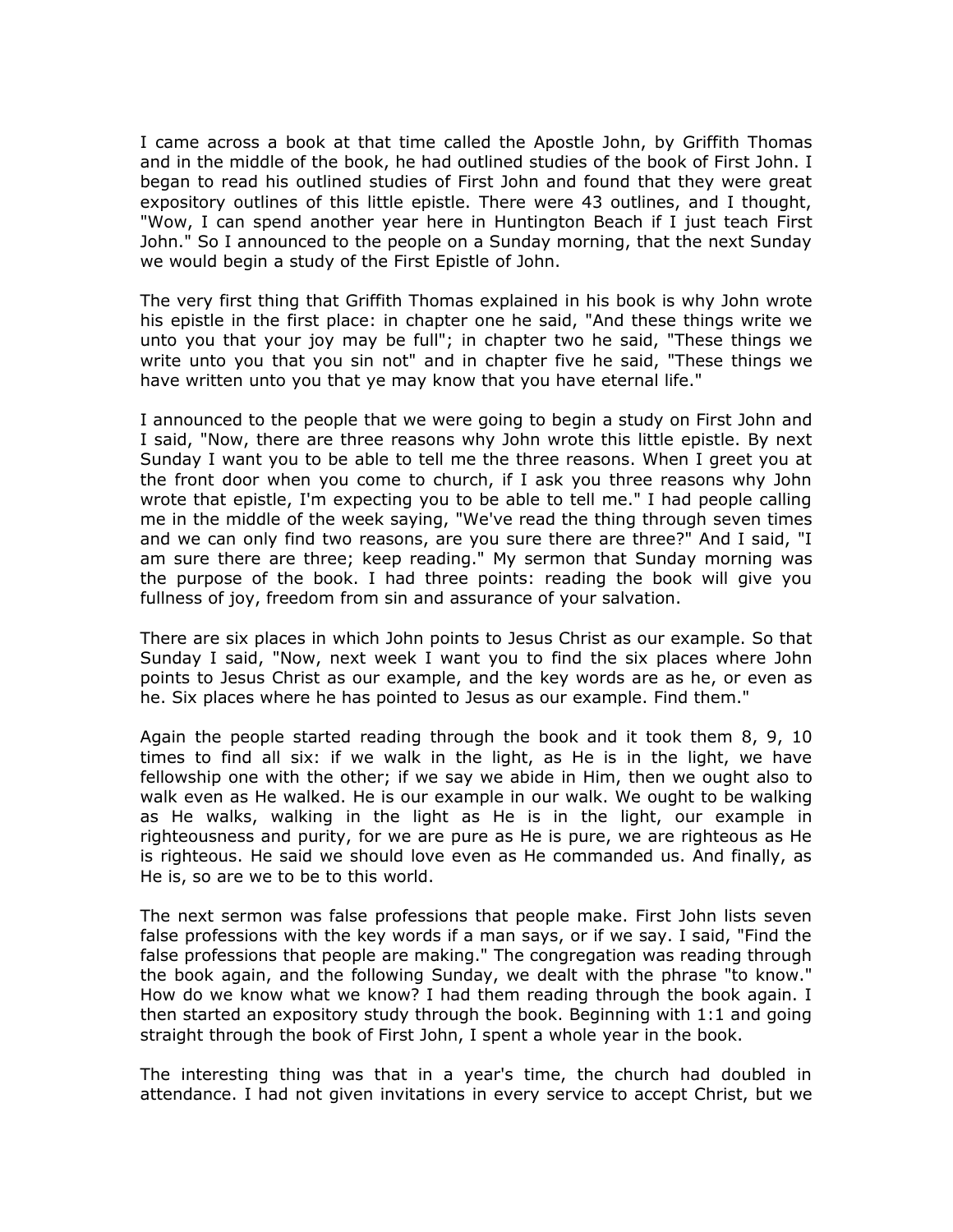had more conversions and water baptisms that year than any previous year. And the exciting thing was that the people had a greater joy in their walk with the Lord than they had ever known before. They were experiencing real power over sin, and they were assured of their salvation.

Isaiah said, "'As the rain cometh down from the heavens and returns not thither, but it waters the ground that it might give seed to the sower, and bread to the eater, so is My word that goes forth out of My mouth,' saith the Lord, 'it shall not return unto Me void. It shall accomplish the purposes for which I sent it.'" If God sent us this little epistle of First John to bring us fullness of joy, to bring us freedom from sin, and to bring us assurance of salvation, that's exactly what's going to happen to the people as you teach them that book. God's Word won't return void. Our words probably will, but His Word won't. If you are faithful in teaching His Word, it will accomplish the purpose for which God sent it. And that's why, when you read an epistle, it is always good to ask yourself, "What is the purpose of this epistle? Why was this written?" Find the purpose, and then you'll find out what it is that God is working out in your life and what you could be expecting to happen as you make a real study of that epistle or of that gospel.

I was able to stay another year in Huntington Beach, and with the new church growth it was greater than ever. As I was finishing First John, I was beginning to develop my own style of expository teaching. I thought, "What book of the Bible could I tackle in the same way as First John?" In seminary, I had a professor who told us that the book of Romans would revolutionize any church. I'd always heard what a glorious book Romans was but, I have to confess, I had read it many times and it didn't really turn me on. But I had a lot of confidence in that professor, and if he said it would revolutionize any church, I thought it would be fun to be a part of a revolution. So I announced to the people when we came to the end of our study of First John, "Now, next Sunday we are going to begin a study in the book of Romans."

I went out and bought all the commentaries I could find on the book of Romans and I began to develop outline studies similar to the outline studies I had in First John. I spent two years on Sunday mornings in the book of Romans. Again, the church doubled; we had more people saved and more people baptized than we ever had had before. It was glorious; it was exciting.

I picked up a copy of Halley's Bible Pocket Handbook. In fact, I made a practice of giving one of these to every new convert. I've always said the first book you should have in your library outside of the Bible is Halley's Bible Pocket Handbook. It's just full of valuable, good, background information, cultural, archaeological, historical. For a little book, it's got more nuggets and more facts than any other book I know. So, they came out with a revised edition, and it had a new cover jacket on the front. And on this jacket it said, "The most important page in this book is 867." Now, I had so admired Mr. Halley that I thought, "I wonder what he considers to be the most important page in this book?" I mean, I had always gotten a lot of value out of the whole thing. So I turned to page 867 and there he said, "Every church should have a method of systematically encouraging the congregation to read through the whole Bible." And, "Ideally,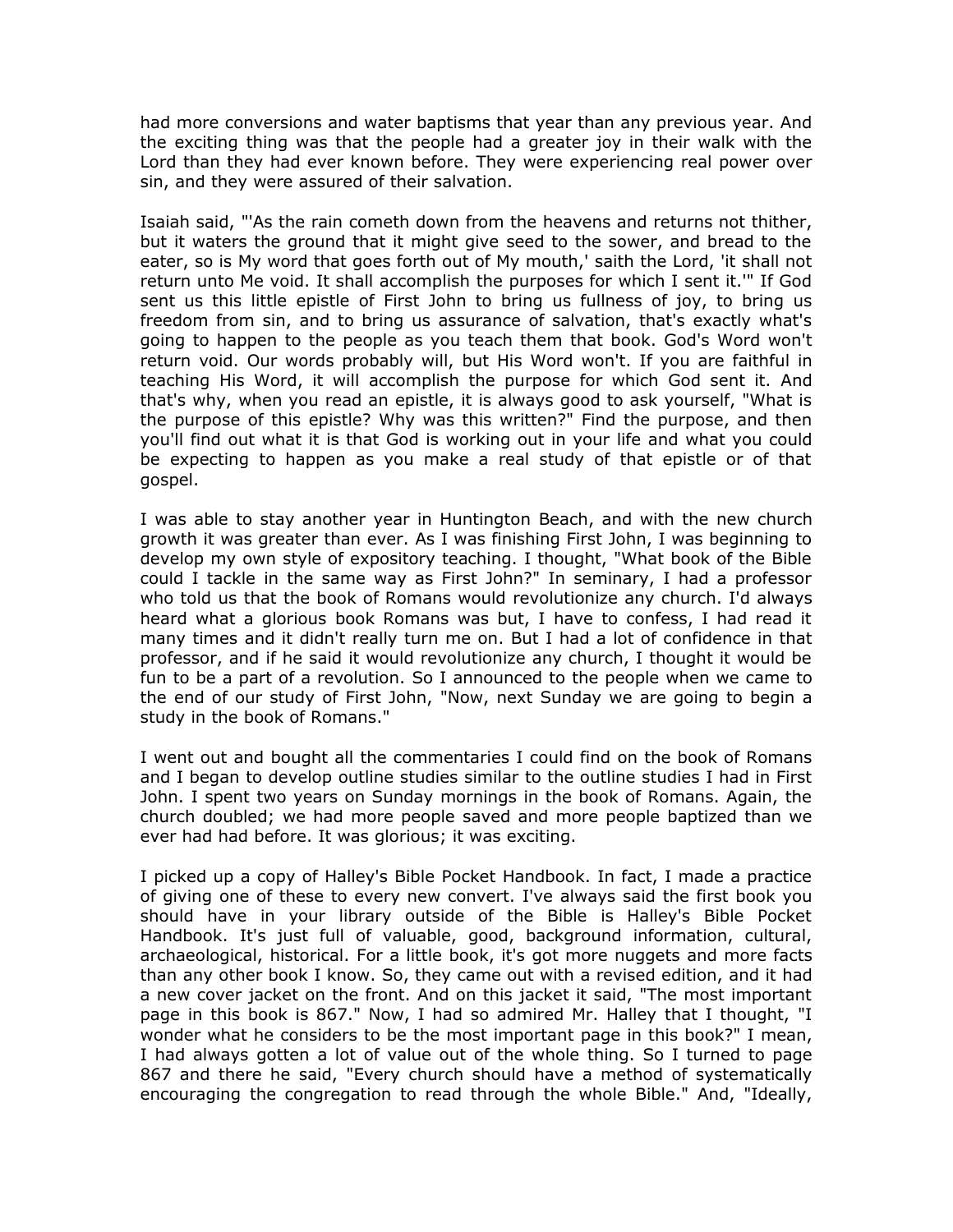the pastor's Sunday morning sermon would come out of the area that they had been reading the previous week." He gave a suggested reading, so you could go through the whole Bible in a year. I thought that was just a little strenuous, but I thought we could go through in two years. Taking ten chapters a week, fifteen when we get to the Psalms, we could go through the whole Bible in two years. And then the thought occurred to me, Chuck, you can stay in the church the rest of your life, if you just start teaching through the Bible.

I discovered that it was much easier to get sermons when I was confined to one small area for my text, and the quality of the sermons were much better, for I was able to spend much more consecrated study on the next text I was going to be speaking from than I did when I was hodgepodging around the whole Bible. When you have to find your text within a certain portion of Scripture, it makes you really push and do some consecrated and valuable studying. So I took up Mr. Halley's suggestion, taking the people straight through the Bible and that's been my practice ever since.

At the present time (1989), we are going through the Bible at Calvary Chapel of Costa Mesa for the seventh time with our congregation. I have slowed down considerably. I am only taking a couple of chapters a week, sometimes three chapters, but I've really slowed down my pace going through. And I'm loving it more this time than ever because I am progressively learning more. The last time I went through I slowed down to five chapters a week. Now, I've slowed down to two, sometimes three chapters a week. By the time I'm through with the present systematic teaching, we will have a very thorough commentary on the entire Bible because I've made it a personal practice that every time I go through the Bible I read a new commentary, or sometimes two or three new commentaries, so, as a result, I've been able to read most of the major commentaries on the Bible.

A valuable lesson that I've learned is that the greatest way to learn is to teach. Once you start teaching, you really start learning, because you have to take in so much more material than what you can give out. You've got to take it in and sift through it. You've got to take in probably ten times the amount that you give out. So, it's a great way to learn - start teaching.

In the book of Hebrews, chapter six, the author writes, "Therefore, laying aside the first principles of the doctrines of Christ: the repentance of dead works, baptisms, laying on of hands; let us go on into full maturity." Having had an opportunity of looking back now on my ministry, the 17 years of struggling in the ministry, compared with the last 23 years of cruising in the ministry, the struggling years were when I was endeavoring to be an evangelist, preaching topical sermons. There was a marked transition. I actually began to teach and became comfortable with teaching in the fourteenth year of my ministry.

I don't know if the book of Romans revolutionized the church, but it did revolutionize me. I was never the same after that. I came into a new relationship with the Lord that was just primo. it revolutionized my whole spiritual experience. God just turned me upside down and inside out. I also realized an important truth through the book of Romans - when the people became strong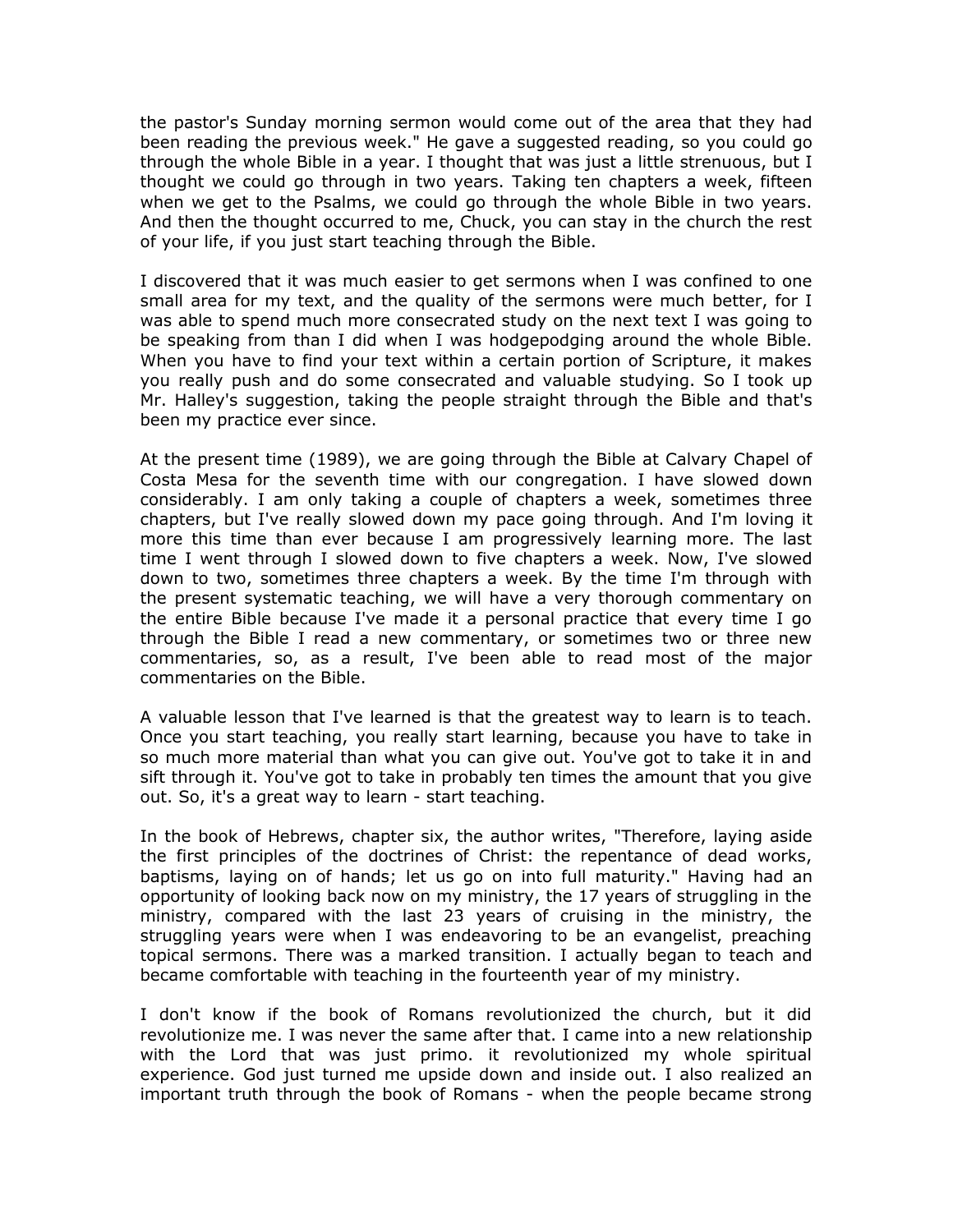and mature in the Word of God, they then began to be more effective witnesses for Jesus Christ. Christ became their life. We didn't have to have visitation nights and witnessing programs anymore. Witnessing became a natural function, an automatic thing. A witness is not something that you do; it is something that you are, and when your life is matured in Christ, your matured spiritual walk is a witness to others.

When I was trying to be an evangelist I discovered that the most frustrating thing in the whole ministry was to have the Lord lay on your heart a dynamic evangelistic sermon, and then have no sinners in the church to whom to preach it. I used to get so excited over some of the sermons the Lord would give me. Great evangelistic sermons. They were so powerful in their logic that no sinner could possibly sit through them without accepting Jesus. I would go to church and my heart would be just overflowing with this dynamic message that the Lord had given me. I could hardly wait to deliver it. I could hardly wait till I got to the invitation so I could see every sinner in the house on their knees, for I surely knew that would be the case.

But oftentimes with this kind of a sermon burning on my heart, I would come to church, sit on the platform while the songs were being sung, look over the congregation and know them all by first name. Not a sinner in the house. You can't know how frustrating it is to have a great evangelistic sermon and no sinners to hear it. I would get upset and would add a few points to my sermon: "You people are miserable failures. God is sick and tired of you not witnessing for Him. If you folks were all that God wanted you to be, you would have had your friends here tonight with you. You would have brought your sinful neighbors to hear the Word of God!"

I was laying it on the saints because I was angry that there weren't any sinners there. Those blessed dear saints. As I would take out the whip and begin laying it across their back, they would just sink down deeper and deeper in the pew as the conviction was coming heavy on them. Instead of making an invitation for anyone to accept Christ, I would ask how many wanted to commit their lives to really being the kind of witness the Lord wanted them to be, because I was of the spiritual mentality that you've got to get someone forward praying at the altar or your sermon was not a success.

The problem, however, was not a lack of desire to be better witnesses. They desired to serve the Lord. The problem was that they didn't really know how because they were not taught. All they ever had was the baby bottle. All they ever had was repent from sins and Jesus died to save us from our sins. All they ever had was evangelism. They were never really taught in the Word to where they could mature and where they could grow.

When the saints were perfected for the work of the ministry, however, they began to minister. They began to bring in their friends. Evangelism became the by-product of a strong and mature church. A church that is strong in the Word will automatically be an evangelical church. It is the natural function of healthy sheep to reproduce. It's very natural. You don't even have to teach them how. It's just the natural function of healthy sheep to reproduce. When you make the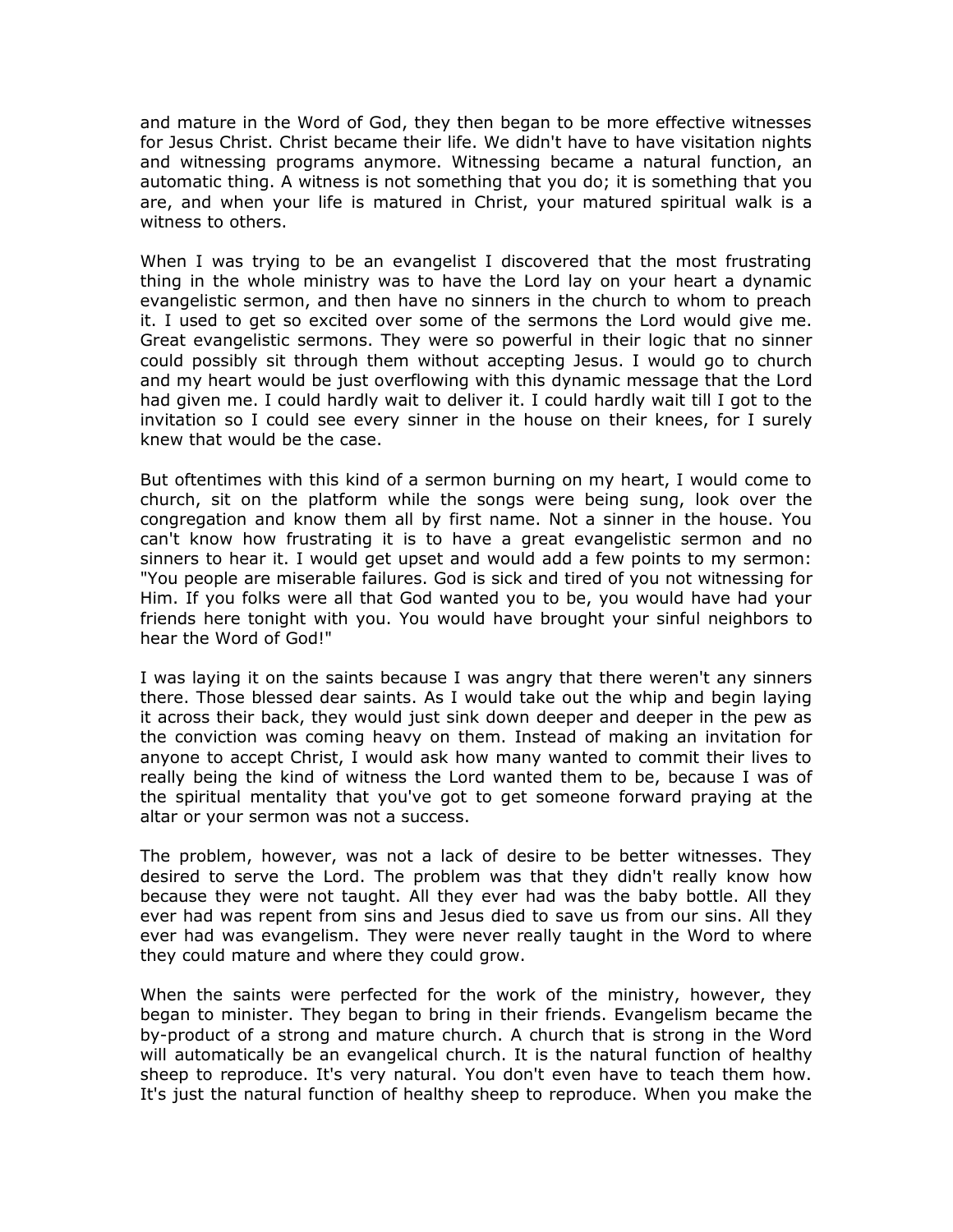sheep healthy by giving them a good diet, a consistent diet that will develop growth and strength, they will naturally reproduce.

I also discovered that in going straight through a book of the Bible, you avoid riding hobby horses. There are certain subjects in the Bible that I find more fascinating than others. There are some things that I love to preach on; there are other things I don't like preaching about. Those things that I don't like to preach about, I find ways of not preaching about them; sort of bypassing them. When you're going straight through a book of the Bible from beginning to end, you can't bypass them, and you're speaking on issues that people need to hear addressed, but rarely hear addressed in the church because they are not popular subjects, yet God would not have put them in the Word unless they were important subjects. If you go straight through a book in teaching, you will be declaring the whole counsel of God. If you go straight through the Bible, you will be declaring the whole counsel of God, and your emphasis will become a biblical emphasis. I discovered for years my preaching did not really follow the true biblical emphasis. I believe that as you study the Bible you will discover that the biblical emphasis is what God has done for man; that God is the Initiator, and that man is the responder. For the love of Christ is what constrains us. God initiated our relationship by His great love for me and I'm just responding to that love.

Looking back at my topical sermons, I realized that I was always emphasizing what man should be doing for God. They were sermons on the believer's walk; how we ought to be praying more; how we ought to be giving more; how we ought to be witnessing more; how we ought to be praising God more. It was always on what we should be doing for God. That is frustrating, especially for the congregation - yes, I know I should be doing these things for God, but I don't know how. You see, if you only pick those texts which are not usually at the beginning of a chapter but somewhere down the line where it says, "I beseech ye, therefore, brethren, by the mercies of God, that you present your bodies as a living sacrifice," and you haven't gone back to that grace of God wherein we stand and that we know all that God has wrought and done for us, then my commitment can be just an emotional thing of the moment. I'm being called to present my body without any basis for it.

In the Scriptures, the exhortations to commitment usually begin with "therefore" or "wherefore." These words are never the beginning of a thought but rather, words that call for a response to the statements or arguments that preceded them. Paul didn't begin the book of Romans with chapter twelve, he began with chapter one. There's a natural progression of thought through the book of Romans till you finally get to chapter twelve where, because God has called you and justified you and glorified you, I beseech you, therefore, to present your bodies to Him.

Look at Ephesians, Paul begins the first chapter by saying, "Thanks be unto God and the Father of our Lord Jesus Christ who has blessed us with all spiritual blessings in Christ in heavenly places." God has blessed us and Paul spends three chapters telling us of all these spiritual blessings we have in Christ. It's not until he gets to chapter four that again he uses the word "therefore." "Because of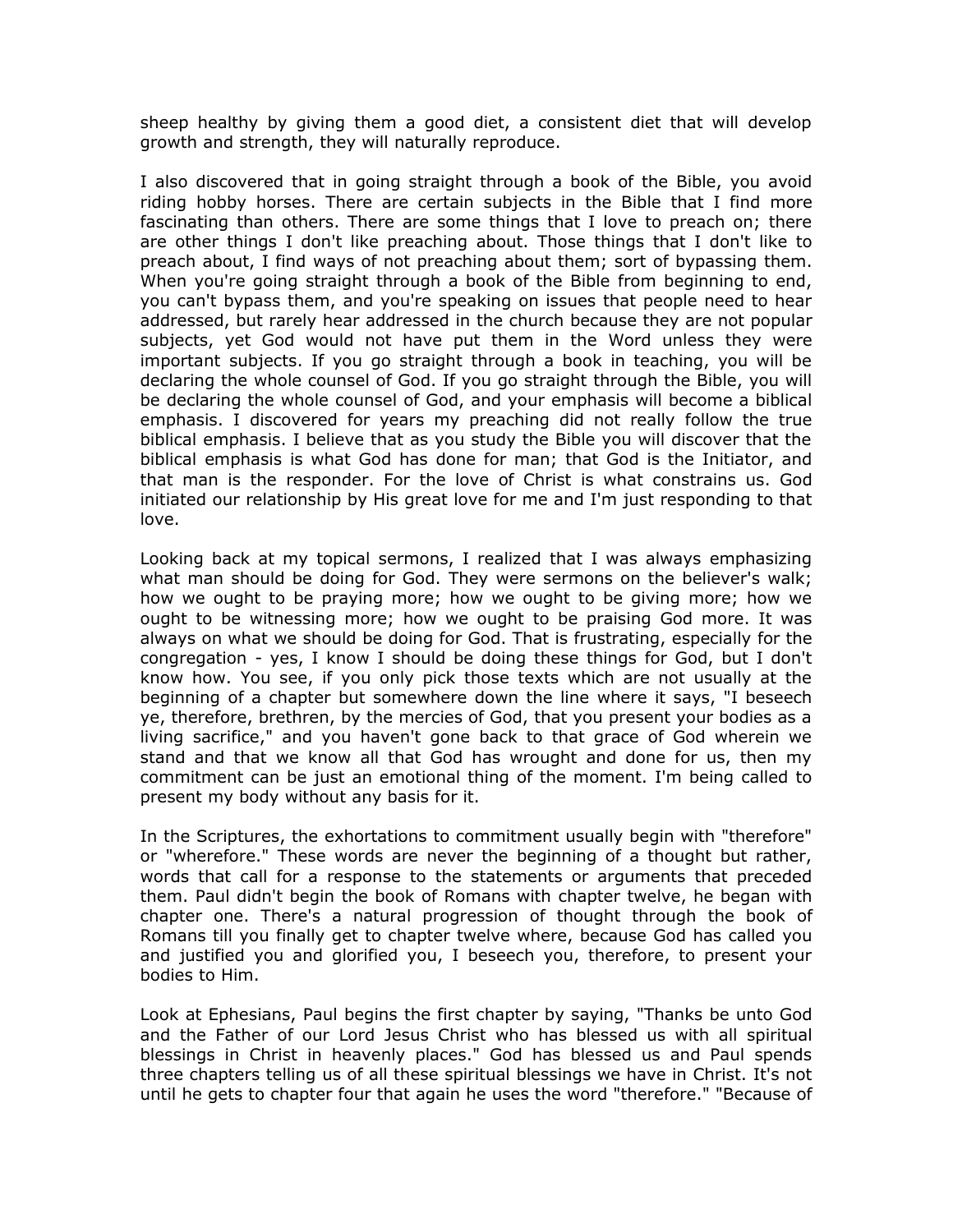what God has done for you, therefore, walk ye worthy of the calling where you are called." It's not until you get to chapter five that Paul begins to exhort you how you are to walk in your relationship with your family, your wife, your servants, your employees, but again, only after he has given us the basis of what God has already done for us. If we are only emphasizing to the people what they should be doing for God, that is not a real biblical emphasis.

As I see it, the Bible teaches that God is the Initiator. John 3:16 says, "For God so loved the world that He gave His only begotten Son." God initiated His love towards me. God reached out to me. God initiated my relationship with Him. He chose me in Christ before the foundation of the world. God initiated the whole thing. What I am to do, then, is to respond to God. When you teach from this solid biblical perspective, you will discover that when the people really begin to understand God and what God has done for them, they will want to respond to God. You're not going to have to be begging them to volunteer for work; they are going to be volunteering on their own. You don't have to have all kinds of gimmicks to get them to give. They're going to be wanting to give. They want to respond to God. When they really know Who God is and what God has done for them, then they respond to God.

I have been in services where people were encouraged to "praise the Lord," so that God would bless them, because they have been told that "the Lord inhabits the praises of His people." In that case, you're saying man is the initiator; that you can get things going between you and God. All you have to do is praise Him a little bit. He'll respond and begin to bless you. The truest praise is not something that is done out of the motive in my heart to get a blessing. If I am praising the Lord just so I can get a blessing, that's not true praise. That's a selfcentered attitude. The object for praise in that case is me, not God. The truest praise is that automatic response of my heart at the recognition of the grace of God to me when God has just done something fantastic for me, even though I have failed miserably, yet God just lays some rich blessing on me and my heart responds, "Oh, God, You are too much; I can't believe Your love and goodness." That's the purest form of praise; that which comes spontaneously from my heart at the recognition of God's grace in my life. I don't praise the Lord so I can create an atmosphere in which God will come down and bless me. My praises are a response to the blessings that God has bestowed. God is the Initiator; man is the responder.

The book of First Peter begins with a thanks to God who has "begotten us again unto a living hope by the resurrection of Jesus Christ from the dead, to an inheritance that is incorruptible and undefiled and that does not fade away, reserved in heaven for you, who are kept by the power of God." This is all God's part. We don't have anything to do with this. He's talking about what God is doing. Thanks to God who has caused us to be born again. Where do we come in? Peter says "we are kept by the power through faith." That's where we come in, by just believing that God has done all this for us. In John 6:29 Jesus said, "This is the work of God; just believe on Him who He has sent." Yes, human response is important, but I have to know to whom I am responding. I have to know God and I have to know what God has done. A person will receive this naturally if you are teaching through the Bible and through the books of the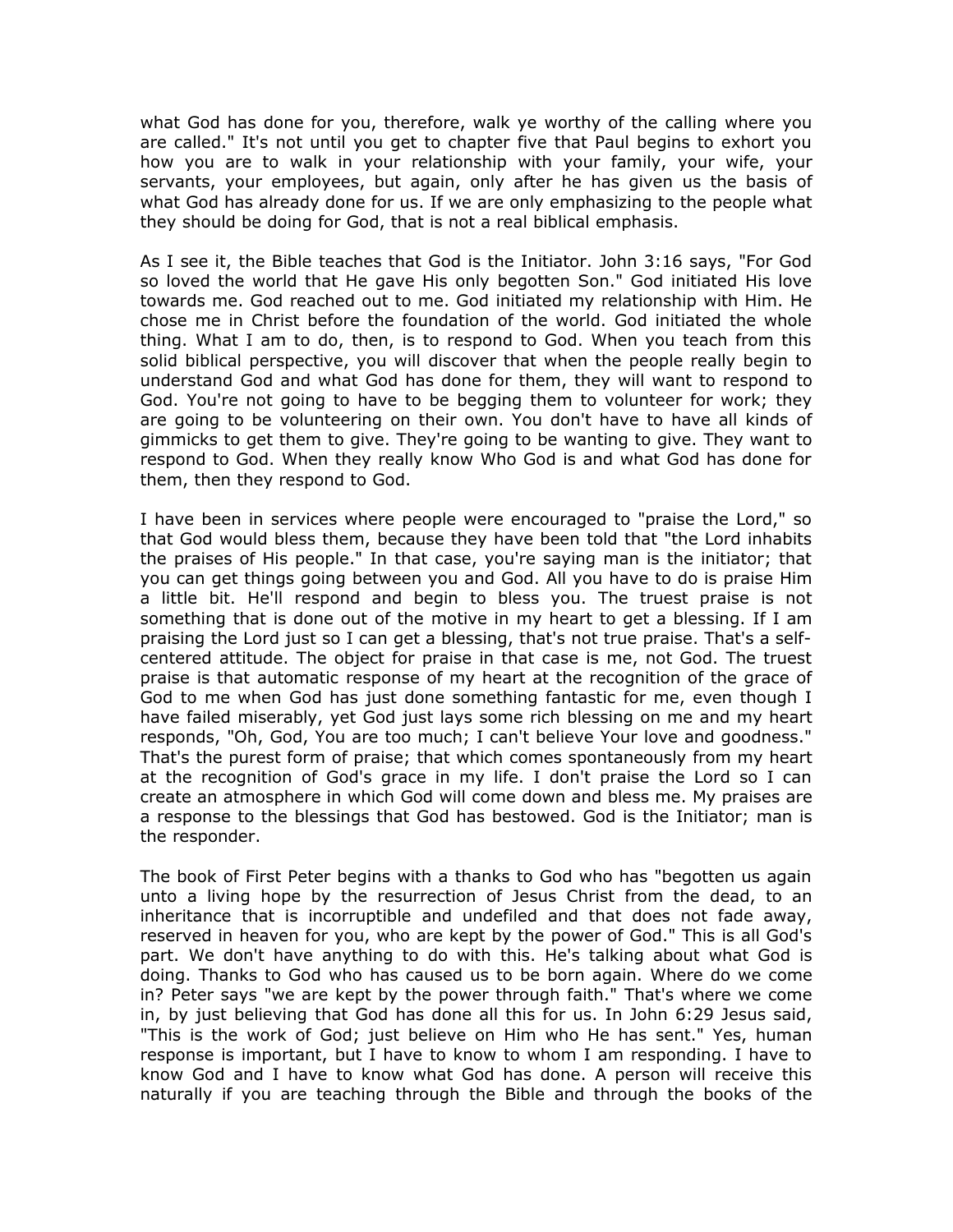Bible.

In essence, the philosophy of Calvary Chapel is to perfect the saints for the work of the ministry and to build up the body of Christ, instructing them in the Word until they come into the unity of the faith and the knowledge of the Son of God and into a full maturity, unto the stature of the measure of the image of Christ.

As you look at the church of Jesus Christ, you'll find that there is a very broad spectrum. As you look at our society, you will see that there is also a very broad spectrum of people with many and varied tastes. So at one end of this broad spectrum you have the very formal liturgical church: the prayer book, the robes, the choirs with their chants, the incense, the candles, when to stand, kneel, sit, and respond; everything's worked out for you; it's a very formal, ritualistic, liturgical form of worship; on the other end of the spectrum, you have no form, no program, a lot of screaming, a lot of shouting, a lot of utterances in tongues, people going all over and everybody standing up here and there; there's no order; no form; you sort of sit there waiting for what's going to happen next.

There are some people who seem to be able to relate to God only in a very liturgical way. They like the rustling robes, the chanting choirs and the smell of incense. As they sit there, they have a sense of worship. When they walk out, they have a sense of having been in the presence of God and love to worship the Lord in that manner. I do not doubt that some people actually, truly worship and love the Lord in that environment and relate to Him in that liturgical way.

On the other hand, you have people who are all emotion and unless they've had an emotional jolt and have gone through a wide variety of physical kinds of things, they don't feel that they have worshiped God properly. In fact, they'll often come out of a teaching church and say, "That was the most dead thing I've ever been in. I don't know how you get anything out of that old man; it was so dead. Why didn't they have utterances in tongues? Why weren't there miracles?" Their whole thing is an emotional kick. They live for an emotional high and in that emotional high, they have the sense of worshiping God. That's the way they relate to God, in an emotional way. God knows that there are emotional people; He also knows that there are people on the liturgical side. And God loves them all.

Because God knows that there are some people who can only relate to Him in a liturgical way, He has the liturgical churches so they can minister to those people who need the liturgy. Because He knows that there are people who can only relate to Him in a highly emotional way, He has the highly emotional churches where the people can go and relate to Him through emotional experiences. I thank God for these churches and I see their place in the body of Christ. The swing of the church pendulum, then, is marked by the highly liturgical on one side, and the totally non-conforming experiential on the other.

Coming down the spectrum from the liturgical side, you have those churches that teach the Word of God. Their services are somewhat a ritual, that is, you can know every Sunday just what's going to go on. It's been going on for the last 100 years and you can feel rather secure because you know you're going to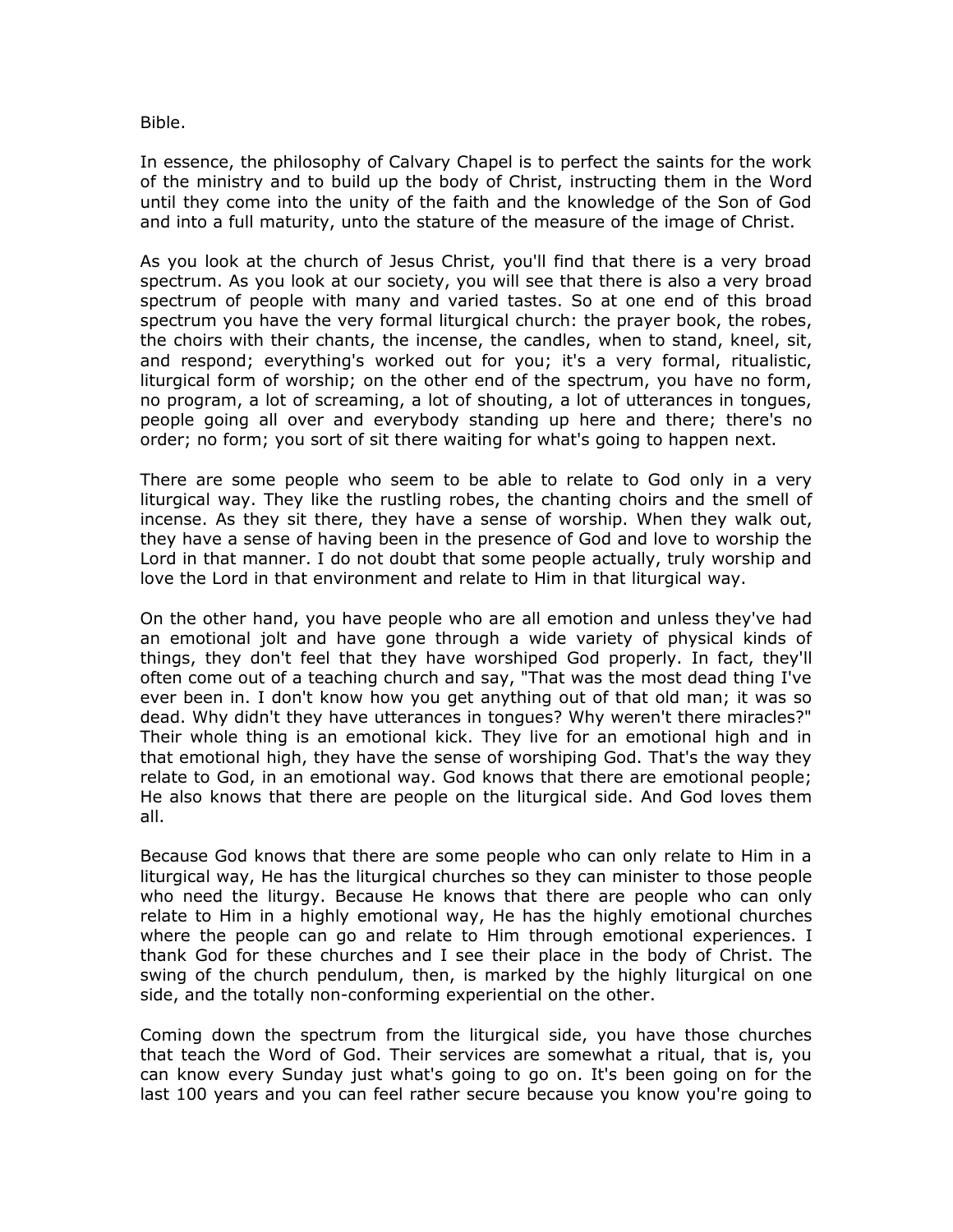have the call to worship, the opening hymn, the announcements, the offering, then the sermon, the benediction, and time to go home. The sermon is an exposition of the Word and there are a great many gifted teachers. Unfortunately, though, many of them deny the anointing and the power of the Holy Spirit, so, as a result, you have a dead orthodoxy.

Calvary Chapel believes in teaching the Word of God through the power of the Spirit of God which changes the lives of the people of God. If you have just the Spirit-emphasis with no Word and no foundation in the Word, then you are leading the people into experiences only, which are shallow. If you have just the Word of God without the Spirit, then you are leading people into dead orthodoxy. It takes the power of the Spirit of God to make the changes, but it takes the Word of God to give the substance and to give the foundation. It is that blending of the Word of God and being taught through the power of the Spirit of God that brings the changes in the people.

Calvary Chapel recognizes the need for the power of the Spirit, but we also recognize the need for the solid foundation and teaching of the Word. To effectively teach the Word, however, it takes the anointing and the power of the Holy Spirit so that the person teaching the Word of God is usually exercising the gifts of the word of wisdom, the word of knowledge and prophecy, and these gifts are in operation in the pastor's life as he is teaching the Word of God. This is where Calvary Chapel fits into the church spectrum.

Since our society has changed drastically over the last twenty-five years, it is necessary to bisect the church spectrum with a perpendicular line labeled "High World View" at the top and "Low World View" at the bottom. The High World View consists of people who are highly structured, highly organized and have highly developed programs. Everything fits right within its little niche, fitting together in this very carefully put-together package. The Low World View is the kick-back, casual, take-it-as-it-comes attitude.

> High World Veiw (Formal/Litorgical)

> > $\overline{\phantom{a}}$

 $+$ 

 $\overline{a}$ 

Majority of Churches 10% of U.S. Population

Dependent

 $- - - -$ 

Independent

Calvary Chapel 90% of U.S. Population

Low World Veiw (Relaxed/Informal)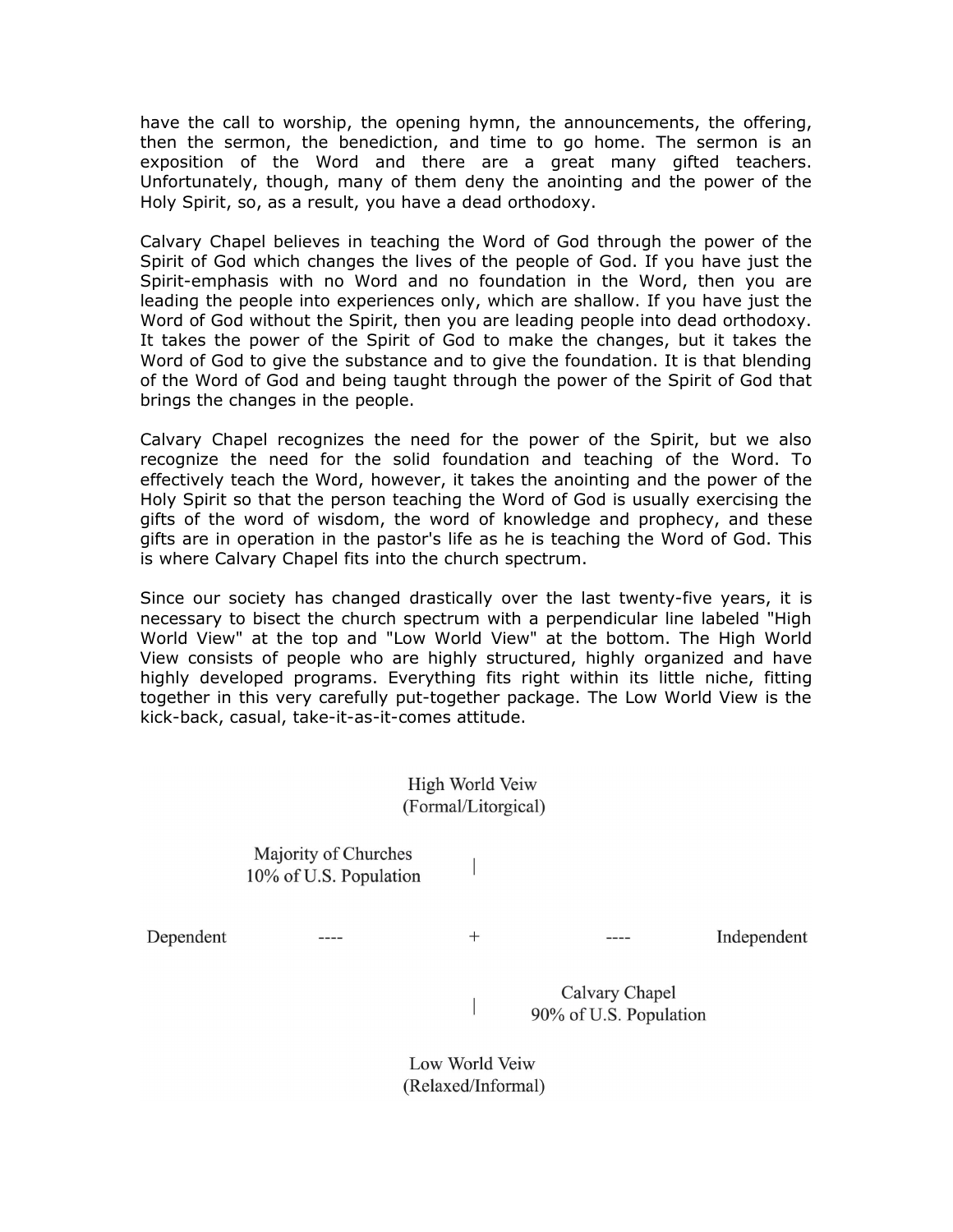On both sides of the High and Low World Views are those who are dependent and those who are independent. The people who are dependent need something or someone on which to lean. They need a church that emphasizes their dependency on the church, and the dependency of the church on them. You have those who are highly organized and dependent. You have those who are highly organized and yet independent. You have those who are casual and dependent, and you have those who are casual and independent. The majority of churches today would fit into the dependent, highly organized, structured, developed, everybody-on-a-committee and everybody-knows-what-their-duty-is category. That church says, "We depend upon you. We depend upon your giving, your being here. And you depend upon us for your spiritual life and salvation." When you miss a service, the designated person will call you the next day to see if you are alright and to find out why you missed the service. You dare not visit another church, for you will be accused of leaving the Lord. They don't always say it, but they believe that your salvation depends upon your remaining faithful to that church.

Calvary Chapel, on the other hand, fits into the casual, kick-back, independent mold. We appeal to people who are more causal and more independent; people who don't generally have to lean upon anyone, nor do they want to be leaned on. They can wear T-shirts, no ties, or three-piece suits if they want; no one cares about how you are dressed.

With the social structures in the United States today having changed quite a bit over the last few years, moving more and more toward a highly technical society, ninety percent of the people in our country would seem to fit into the rather independent and casual way of life, especially in Southern California, while the remaining ten percent are of the organized, dependent mold. As a result, you've got ninety percent of the churches fishing in a little pond of ten percent of the people and fighting over their share of that little pond. On the other side, you've got Calvary Chapel, and a few churches like it, fishing all by themselves in the ninety percent pond. The ninety percent churches come and look at us and say, "What are you doing?" They study our church; study what they think is our program, and say, "Well, it's because they let the kids go barefooted. That's the key." And they're finding all sorts of keys to explain why people are being attracted and packing out the Calvary Chapel churches.

What they fail to observe, however, is that it's the Spirit of God working through the Word of God in the lives of the people of God that is the key; not following or conforming to the traditional church. People do not feel threatened. They don't feel like they're going to be collared and be thrown a Sunday school book and told, "Oh, thank God, brother, you've been here three Sundays. We need you to teach Sunday school now." You're not going to be pressured; your service is going to be something that's going to come from within you as you respond to the Lord.

The philosophy of Calvary Chapel is giving and ministering rather than taking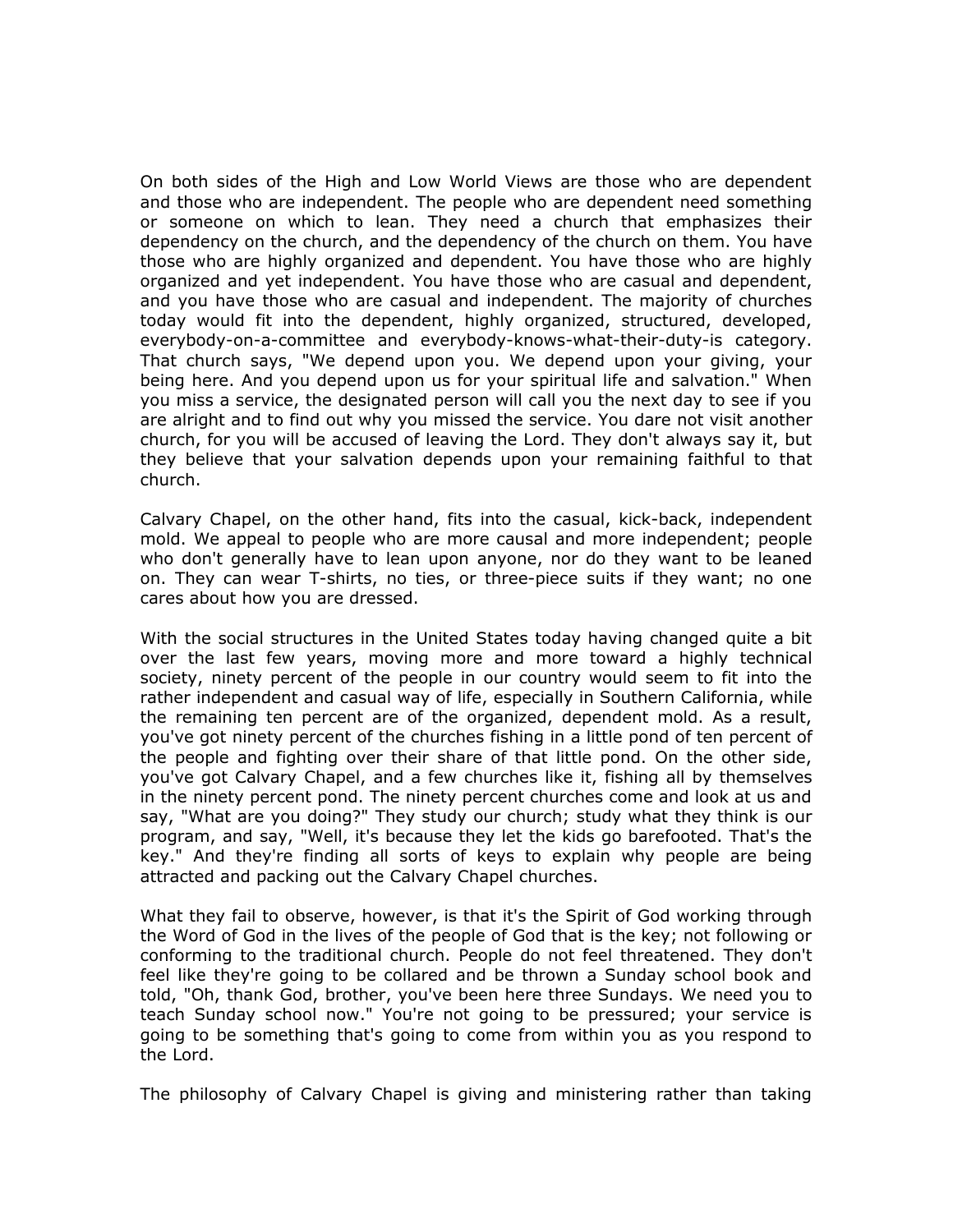and being ministered to. You will find that a lot of ministries exist in order to be ministered to. They don't mind letting you know: "We need your support to keep this ministry going. This ministry depends upon you." I've concluded that any ministry that depends upon man for its existence and operation should die, and the best thing we could do is let it die. Calvary Chapel, then, exists to minister and our emphasis is on giving; giving to the people; ministering to the people.

We had a very wealthy man who was vice president of a tool company from Texas, as well as being in the oil business. He amended Calvary Chapel quite regularly, and we became very close to him and to his wife. All the while, though, he kept saying to his wife, "When are they going to hit us for the money?" He just kept waiting for our pitch for his money.

The Sunday before Thanksgiving I announced that we had so much to be thankful for and how God had been so good to us that year. "Unfortunately, though," I said, "there are some who are going through difficulties and they don't have much for which to be thankful." As I started talking about the problems that some people were having and the financial difficulties they were going through, the man nudged his wife and said, "At last, he's finally getting there. I knew the pitch had to come some time."

I concluded my statements, however, not the way he had been expecting. I said, "So, if you are in need this Thanksgiving and you are going through some real financial difficulties, just see our assistant pastor after the service and the church will be glad to give you a turkey and all that you need for your Thanksgiving dinner. We just pray that you'll have a glorious Thanksgiving." The man was absolutely dumbfounded. We were simply operating according to the truth of the Scriptures, as Jesus said it is more blessed to give than to receive. That is our philosophy: giving the Word of God freely to people; giving freely of ourselves in serving the people; going the second mile.

By the same token, the minister is to minister rather than be ministered to. Somewhere along the line there has been a tremendous flip-flop in terminology and ideas in ministry. The word "minister" really means "servant" and Joshua was Moses' minister. It meant that he was Moses' servant, that is, he ministered to the needs of Moses. He was Moses' errand boy. That's what the word "minister" means. Yet, I am amazed at how upset some ministers get when someone asks them to minister to the needs of the congregation. "Can you believe he called me up for a ride? Doesn't he know that I'm the minister here?" If you are the minister then he should have called you for a ride. Jesus said, "He that would be the chief among you, let him be the servant of all."

The minister is a servant. Remember, it was Jesus who took the towel and girded himself, and went around and began to wash the feet of His disciples. That was the job of the servant, not of the master. Dusty paths, open sandals, feet were always dirty. When someone would come to your home, the lowest servant in the house had the duty of coming up, taking off the guest's sandals at the door and washing his feet in a basin of water. That was the role that Jesus chose and illustrated for us by His example at the Last Supper. Jesus told the disciples, "Do you see what I have done to you? If I, being the Lord, have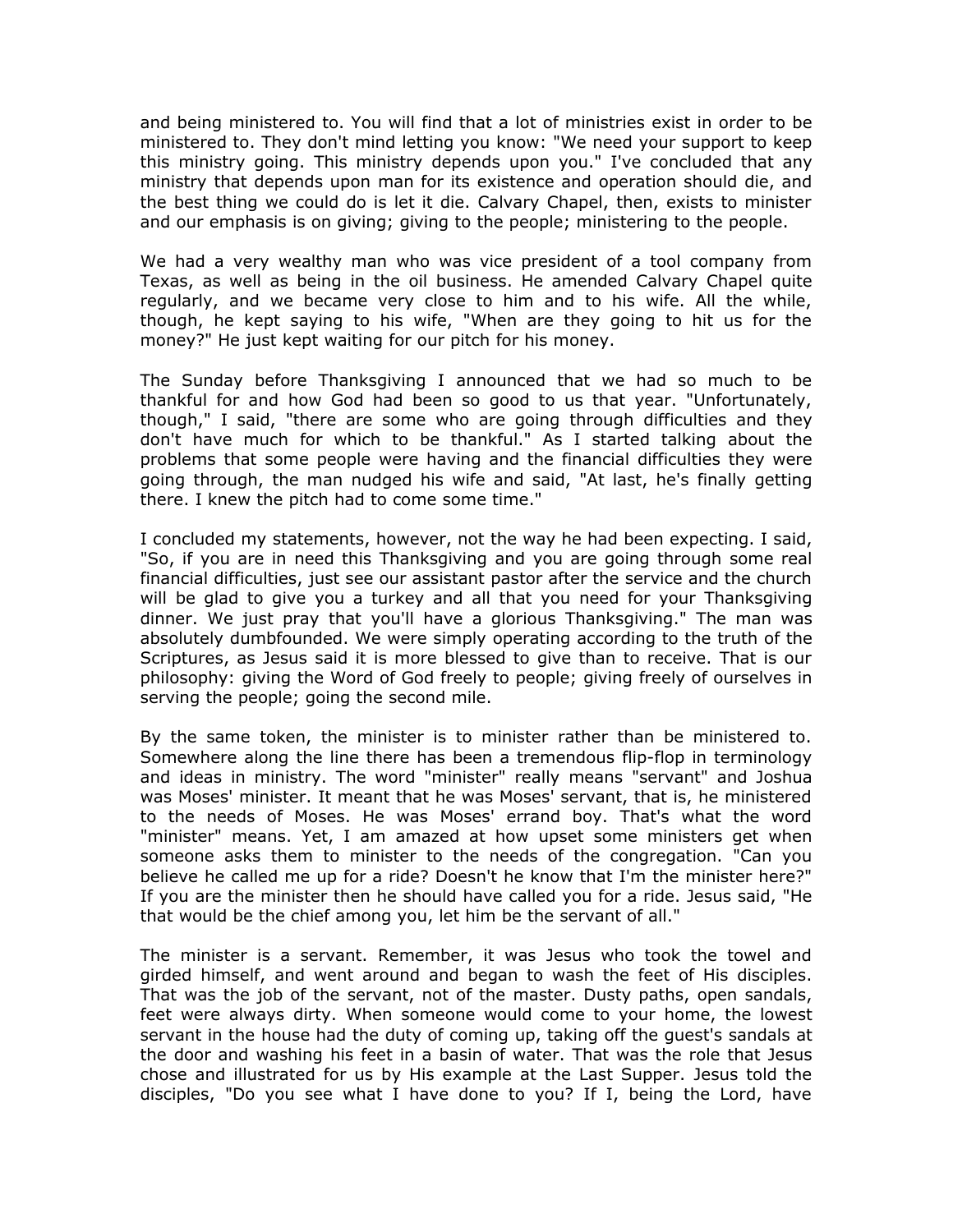washed your feet, so ought you to wash one another's feet."

In other words, the idea is that we are to be servants, and we should think of ministry as servanthood. The book The Jesus Style written by Gayle Irwin would acquaint you with what real Christian service is all about and what ministry should be about. The entire church, from the pastor on down, is here to minister to the needs of others. We are not here to be ministered to. We do not look to the people to minister to us; we look for ways to minister to them.

The philosophy of Calvary Chapel is to see the whole body of Christ, and we are filling one little area of the spectrum that God has called us to fill, and we want to be faithful to that calling. We strive to see the whole body of Christ and the purpose of the whole body, and so the only place where we might be in conflict with others in the body of Christ is where they are not leading people to a personal relationship with Jesus Christ. That may sound bizarre to some but unfortunately, there are churches that have gotten to the place where they are no longer leading people to a personal relationship with Jesus Christ.

We're not in competition with the churches that are leading people to Jesus Christ; we're not fighting them. We don't exist to fight them; we exist to fight the devil and to proclaim Jesus Christ. Jesus said to His disciples, "You will receive power when the Holy Spirit comes upon you, and you will be witnesses unto me, both in Jerusalem and in Judea and in Samaria, and unto the uttermost parts of the earth." Their witness for Christ was to begin in Jerusalem, and it was very effective in Jerusalem. A few months after the birth of the church, the disciples were brought to court and the charges against them were this: "You have filled the whole city with this man's [Jesus] doctrine." Now that was a successful church. Would to God that we could be brought to court and the charges against us are that we filled the whole city with the doctrine of Jesus Christ. I would say praise the Lord.

Persecution had scattered the church of Jesus Christ throughout all of Judea, and wherever they went, they preached Christ. We then read that Philip went to Samaria and preached Christ to the Samaritans, and many of the Samaritans believed and were baptized when they saw the miracles Philip was doing. Then we read that the Holy Spirit said, "Separate unto Me, Paul and Barnabas, for the ministry where I have called them." They fasted and prayed and laid hands on them and Paul and Barnabas headed for the island of Cyprus. Later, Paul took the gospel to Asia Minor, Rome, Greece and Macedonia. Thomas took the gospel to India. In just thirty years after the birth of the church, Paul wrote to the Colossian church, "The Word of the gospel has come to you as it is in all the world." In just thirty years the disciples had spread the message into all the world.

When we started at Calvary Chapel in 1965 with only 25 people, I was determined that I would make those 25 people the most knowledgeable people of God's Word in all the harbor area. I began teaching them five nights a week: two nights in the church; three nights in the home Bible studies. One night a week, Saturday night, I had a prayer meeting with the men. We took Acts, chapter two, as our pattern: "They continued steadfastly in the Apostles'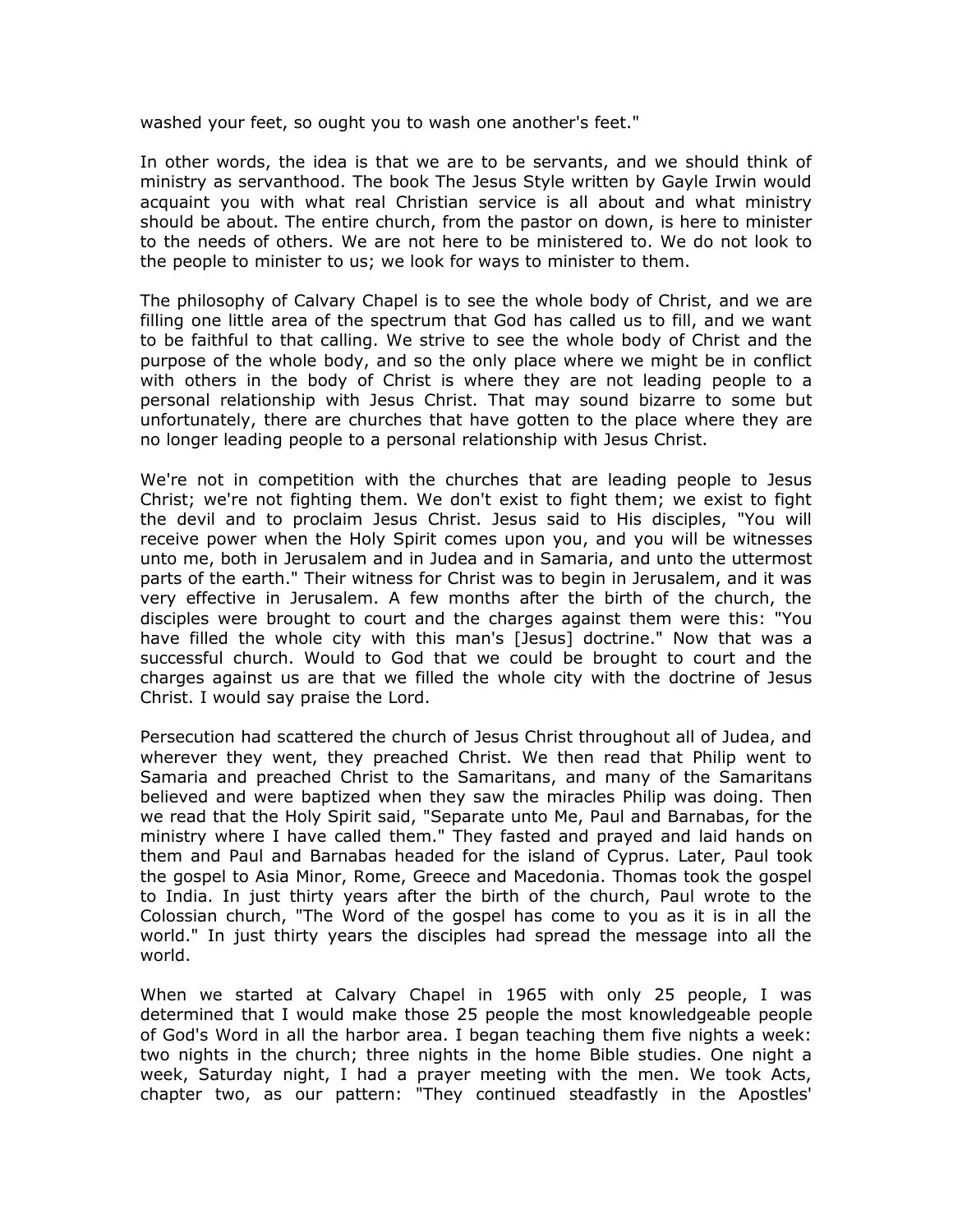doctrine, in fellowship, in breaking of bread, and in prayer." We decided that these would be the essential elements of our worship and fellowship. The emphasis would be the teaching of the Word, the Apostles' doctrine. We would teach them solid doctrine; scriptural doctrine. We would teach them about God. We would teach them about Jesus Christ. We would teach them about the Holy Spirit. We would teach them about man. We would teach them about sin. We would teach them about salvation, and we would teach them about the coming again of Jesus Christ. Solid doctrine; the Apostles' doctrine.

We began to develop the fellowship, the koinonia, where we really became an integrated unit and began to minister to each other both in the physical and in the spiritual sense, praying for each other, binding our lives together in prayer, helping out each other in a physical sense. If one in the group was in need, we would all go together to help him, creating a strong fellowship. We would also gather together in these Bible studies and break bread.

In the book of Acts it says that as they did these things, the Lord added daily to the church such as should be saved. As we began to teach the people, this fellowship began to grow into a union, a oneness, a sharing in prayer and in love and in support, and as we began to break bread together, worshipping the Lord together, remembering Jesus Who died for us, and as we started praying together, the group began to grow. My wife led a prayer meeting for the ladies in the neighborhood during the week and I led one for the men on Saturday nights. We also had a group of men we had designated as elders who would visit and pray for the sick. As we began to do these things faithfully, we found that the Lord began to add daily to the church such as should be saved.

In six months we had increased to fifty people. Within a year we had a hundred people. In eighteen months we were looking for another facility because we were packing out the little church in which we were meeting. We had the promise of getting a local Lutheran church whose congregation was building a new facility, but they were delayed in their plans, so, we started meeting Sunday afternoons in the Lutheran church and waiting patiently until the church could become ours. We waited for two years but continued growing until we were soon packing out the Lutheran Church as well, so, by the time we were able to move into the Lutheran church, we had already outgrown it. Instead, we built our own building and lasted there for two years until we were so packed and crowded that we had to move into a tent.

While we were building our new sanctuary, we changed the plans three different times for enlargement. We were growing so fast, the architect couldn't get the plans drawn quickly enough to accommodate our expansion. We had actually outgrown the church three times while it was still on the drawing board and when we opened our doors, we were at two Sunday morning services, and that only lasted two weeks before increasing to three.

As we grew and covered Jerusalem, we began to spread into Judea. My son, Chuck, Jr., Greg Laurie, Jeff Johnson, Mike MacIntosh, Raul Ries and Jon Courson began Bible studies and fellowships all throughout California. From Judea we spread into Samaria with other effective Calvary Chapels springing up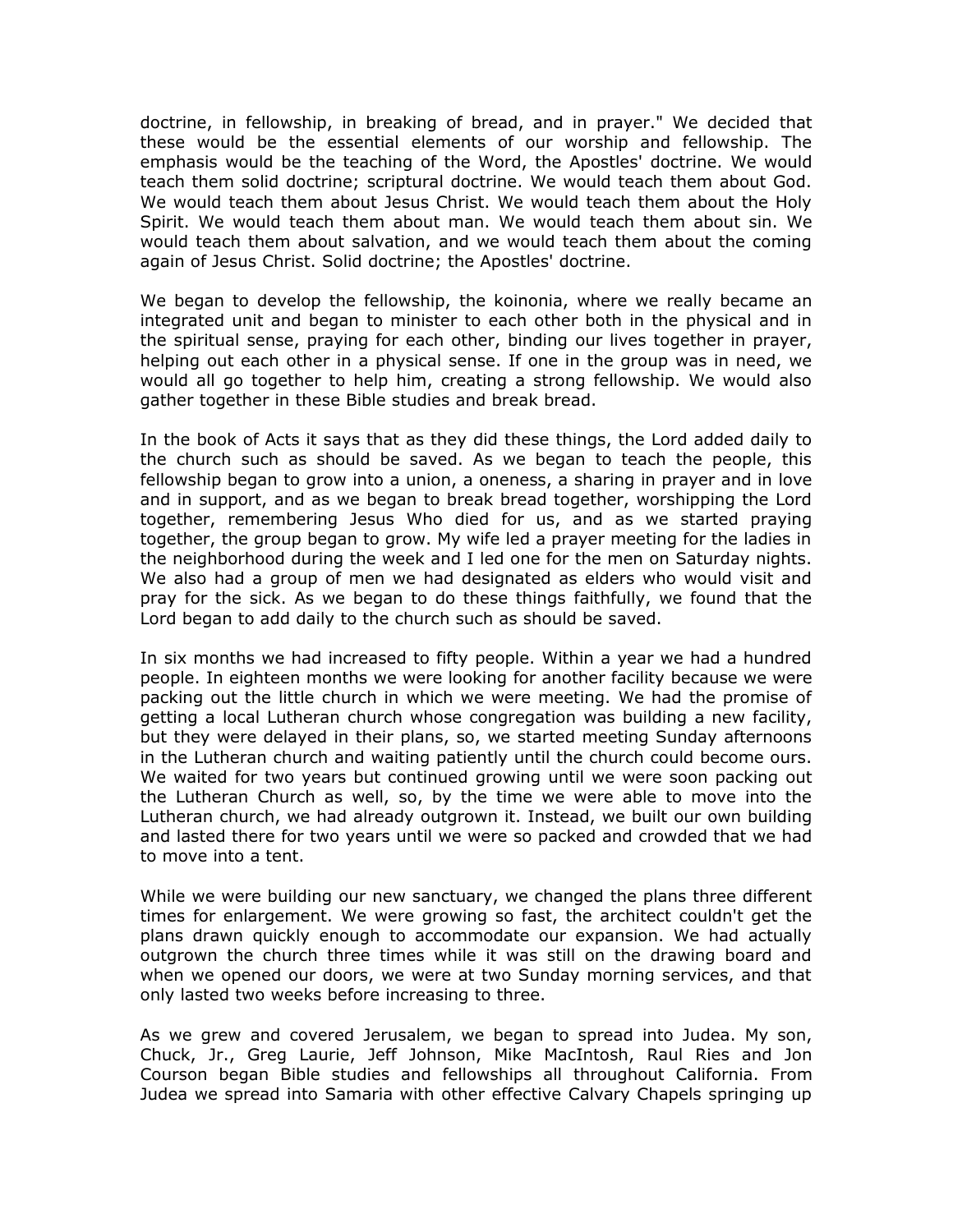in Washington, Oregon, Florida, Kansas, New York, Pennsylvania, Illinois, New Mexico and Washington, D.C. Now we are in the uttermost parts of the world England, Hungary, Yugoslavia, Czechoslovakia, Germany, Switzerland, Japan, Singapore, Hong Kong, Taiwan, Philippines, Thailand, India, Egypt, Uganda, Peru, Chile, San Salvador, Guatemala, and elsewhere.

If the Lord tarries, will we continue to see this exponential type of growth; this explosion? It can happen if we will just hang loose and let the Spirit lead; let the Spirit move. Don't try to get things too organized. Let God take care of that. Just teach the Word, bring the people into a loving relationship with Jesus Christ and each other, and celebrate communion with them. When God established the nation of Israel, the form of government was a theocracy, that is, they were to be a people ruled by God. They were not to be as other nations with a king over them. They were to be a nation that would be distinct in the fact that they would be ruled by God. It was a sad day in their history when they came to Samuel and said, "We want you to appoint a king over us like the other nations."

As a theocracy, God established the nation of Israel, but He called Moses to be the earthly leader over the nation, and God, through Moses, led the people. Moses was the recognized instrument of God in leading the people. When things became too heavy for Moses, the responsibilities too great, he gathered seventy of the elders of Israel, representatives from the twelve tribes, and the Spirit of God, Who was upon Moses, came upon them also. And they began to rule with Moses.

However, there were times when the people would bring an issue to one of the elders that they were not able to resolve. In that case the issue was then brought to Moses and Moses, in turn, went to God and God gave Moses the answer to the problem. Reversing the process, Moses would then pass the answer to the elders, who passed it to the people.

Also, under Moses' charge was Aaron and the priesthood from the tribe of Levi who oversaw the spiritual aspects of the nation. As the elders were overseeing the legal and business squabbles and differences of the people, the priests were overseeing the spiritual aspects of the people.

The following is a diagram of the type of government God established with His nation Israel, and a diagram of what Calvary Chapel understands as the New Testament counterpart as God's government for the church:

We feel that this is the form of government God desires for His church: Jesus Christ is the head of the body, the church; He established the episkopas or bishop, who we call the pastor, who is responsible to Jesus and whom must recognize and bear the responsibility to guide and to direct the ministry of the local church, guided directly by Jesus Christ. Under the pastor, in some cases,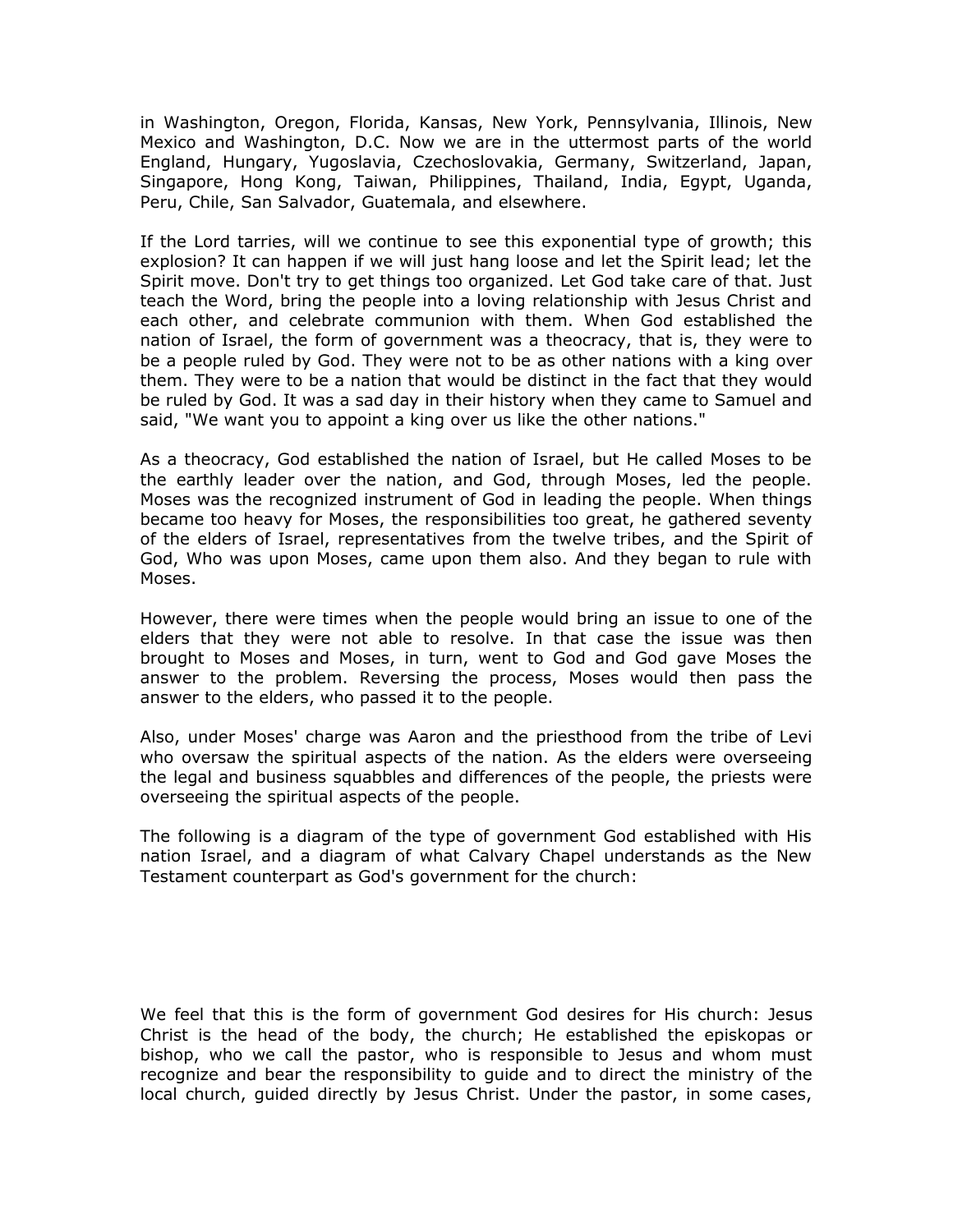you have the assistant pastors, equivalent to the priests under Moses' rule.

You also have a board of elders. The board of elders discuss and decide the business aspects of the church, the spending of the church funds, the requests for help that they have from various missionary groups, and ministries.

The board meetings should always begin with prayer. When a voting situation comes up, you should go to prayer before the vote. You should ask the Lord to show you what He would have you to do. The Lord's guidance and direction are needed in all matters. The assistant pastors oversee various aspects of the church in the spiritual sense: Jr. High, single adults, married couples, special interest groups. When they come up against a problem that they don't know how to handle, they should seek the counsel of the senior pastor, who, like they, should be seeking counsel from the Lord.

If someone in the church comes to a board member about something they feel that the church ought to be doing, it is presented at the board meeting. The board will discuss it and pray about it together, and oftentimes the board will say, "Chuck, what do you feel that we should do?" The board recognizes that God has called me to be the pastor of the church, the shepherd. In Calvary Chapel the pastor is not a hireling. There are many churches in which the pastor is a hireling. He is hired by the board and can be fired by the board. He becomes a hireling and he's totally responsible to the wishes of the board as they govern the church. But these men are oftentimes businessmen and not the most spiritual men within the church. In that case, the church becomes governed by men rather than governed by Jesus Christ.

There are dangers, though, in a theocratic form of government, primarily because there are some pastors who disobey what the Lord said concerning the one who is chief becoming the servant of all. There are pastors who have abused their powers. They do not make a clear accounting to the board of the financial aspects of the church. They do not seek the advice and counsel of the board before they make important decisions that are relevant to the function of the church. They try to be a one-man show.

When issues come up at our board meeting, invariably before a decision is made, the board will ask how I feel about the particular issue because they respect the fact that God has called me and has raised our ministry, and has used me as His instrument in so doing. But many times I won't have an opinion: "Fellows, I really don't have an opinion; let's pray and seek the will of the Lord." And I let them go ahead and make the decisions without any input from me at all.

There are other times where I have very strong feelings and express them: "I feel this is what the Lord would have us to do. I've been praying about this and I really feel this is what God wants us to do." Invariably, because these men recognize God's anointing upon my life, the vote will go that way. I'm honest and above board with the men; I'm not trying to pull any shenanigans on them; I'm not trying to be a one-man show. We're open in our discussions and in the things that come up, and they respect the integrity and the leading that the Lord has placed upon my life. Without question, though, the Lord is definitely the head of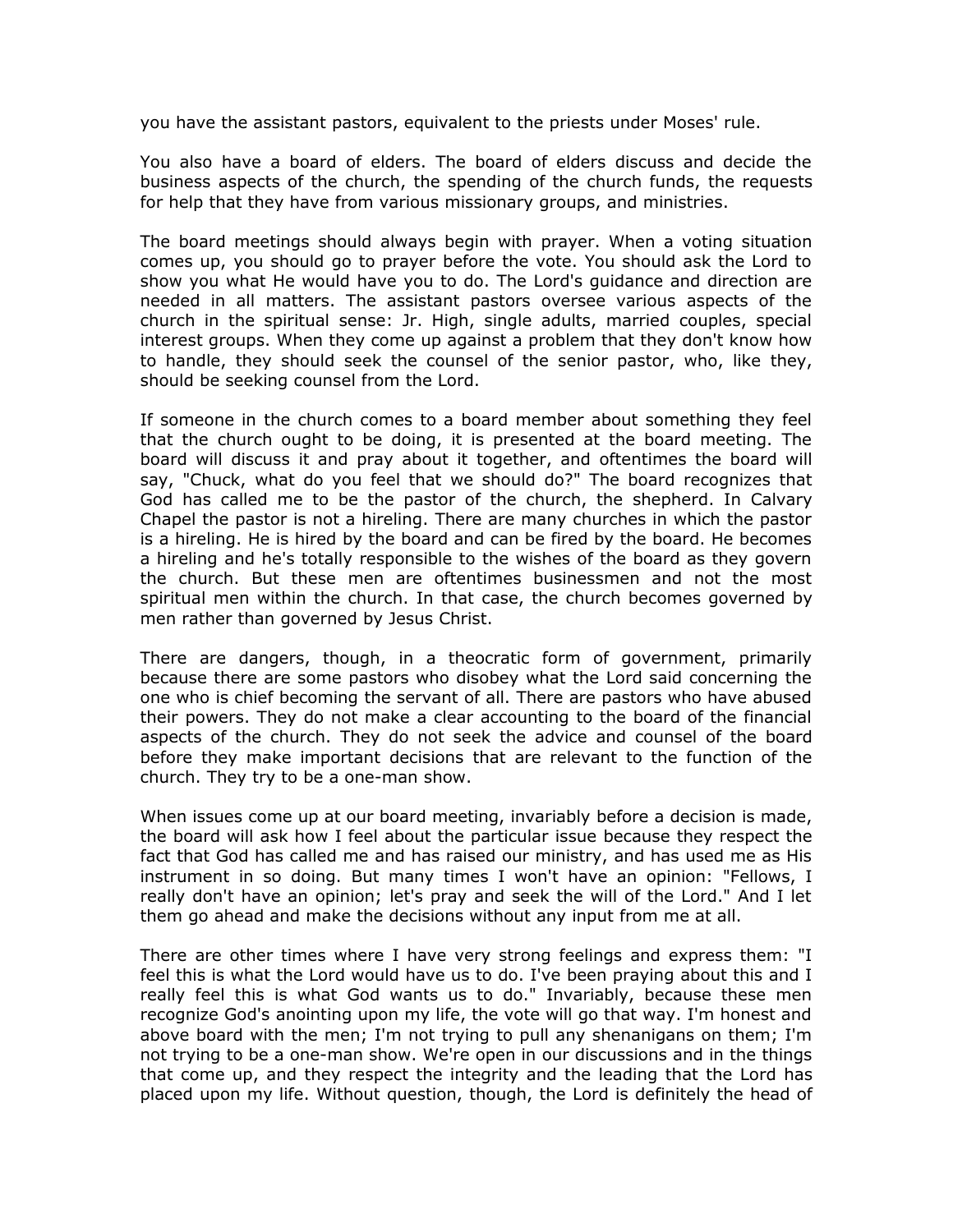the body of the church. I am only a servant to carry out His orders.

It is important to have a church board but not to assemble that board too quickly. In starting a new work, the Bible says to lay hands on no man suddenly. Know the men well. Whenever we are looking for new board members, I always look in the Saturday night prayer meeting for men who have prayed with me for years. I can trust them. I know that they are men of prayer; men who will seek the counsel and the guidance of God, even as I seek the counsel and guidance of God; men who were faithful in the Saturday night prayer meetings with me.

I mentioned that it is important not to appoint a board too quickly. A case in point illustrates one of the reasons why. The man who was in charge of the Korean fellowship at our church is a medical doctor. He did not get any salary for his ministry to the Koreans. He makes his living as a pediatrician and an allergist. The Korean fellowship was growing quite large, so they said, "We really need to get a board established for the Korean fellowship." So, the man appointed board members and asked me to come to the service that I might lay hands on these men that he had chosen for his board, and I did. The very same week that we laid hands on these men and prayed for them and appointed them as board members, they had a meeting and asked the pastor to resign. They said, "Either give up your medical practice or resign as the pastor. We feel that we need a full-time pastor and your medical practice is taking you away from your ministry here." The man was devastated; he didn't know what to do. So he asked me what I thought. I said, "Fire the board. God has called you to pastor that fellowship; the board didn't call you to pastor it. Let them go." So, we ordained them one week, and defrocked them the next. That's just one of the problems you can run into if you haven't really prayed together and really know the men who are serving on the board with you.

On the other hand, you need a board of dependable men for your protection because there are decisions that must be made that are not going to be accepted by everybody, decisions that will create divisions among the body if you make them yourself. Several years ago I was pastoring in Tucson, Arizona, where every year we had an annual picnic on Mt. Lemon on the 4th of July. There was a beautiful public campground up there; it had a baseball diamond, football field, and so forth. We would always go up and play ball and have a potluck; it was great church fellowship.

We had a fellow who came to the church, sort of the hyper, super-spiritual type, and a group came in with him. He had an acre of ground atop Mt. Lemon and he felt that it would be great to have the church picnic on his acre of ground. However, he did not have restroom facilities or running water, but, he suggested, we could spend the whole day in prayer. Wouldn't it be better to spend the whole day in prayer and waiting upon God rather than doing such a frivolous thing as playing ball? This man talked some of the people into a spiritual 4th of July. We would all go up to his property and pray.

Other people, however, said, "If you go to his property, we're not going. We're not going to subject our kids to a place where they don't have any potties; if you go there, we're not going." The super-spiritual group replied, "If you go to the